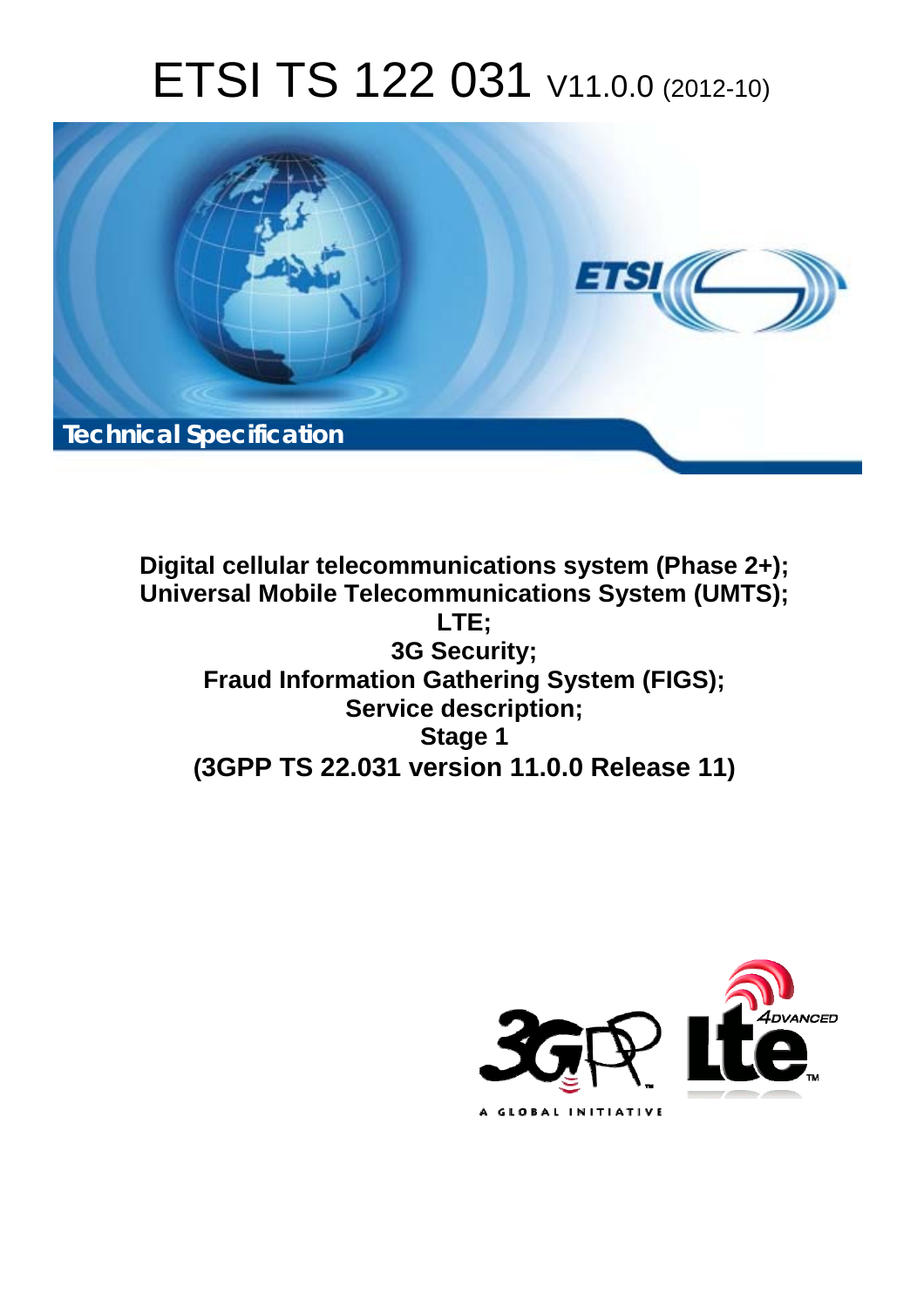Reference RTS/TSGS-0322031vb00

Keywords GSM,LTE,SECURITY,UMTS

#### *ETSI*

#### 650 Route des Lucioles F-06921 Sophia Antipolis Cedex - FRANCE

Tel.: +33 4 92 94 42 00 Fax: +33 4 93 65 47 16

Siret N° 348 623 562 00017 - NAF 742 C Association à but non lucratif enregistrée à la Sous-Préfecture de Grasse (06) N° 7803/88

#### *Important notice*

Individual copies of the present document can be downloaded from: [http://www.etsi.org](http://www.etsi.org/)

The present document may be made available in more than one electronic version or in print. In any case of existing or perceived difference in contents between such versions, the reference version is the Portable Document Format (PDF). In case of dispute, the reference shall be the printing on ETSI printers of the PDF version kept on a specific network drive within ETSI Secretariat.

Users of the present document should be aware that the document may be subject to revision or change of status. Information on the current status of this and other ETSI documents is available at <http://portal.etsi.org/tb/status/status.asp>

If you find errors in the present document, please send your comment to one of the following services: [http://portal.etsi.org/chaircor/ETSI\\_support.asp](http://portal.etsi.org/chaircor/ETSI_support.asp)

#### *Copyright Notification*

No part may be reproduced except as authorized by written permission. The copyright and the foregoing restriction extend to reproduction in all media.

> © European Telecommunications Standards Institute 2012. All rights reserved.

DECT<sup>™</sup>, PLUGTESTS<sup>™</sup>, UMTS<sup>™</sup> and the ETSI logo are Trade Marks of ETSI registered for the benefit of its Members. **3GPP**TM and **LTE**™ are Trade Marks of ETSI registered for the benefit of its Members and of the 3GPP Organizational Partners.

**GSM**® and the GSM logo are Trade Marks registered and owned by the GSM Association.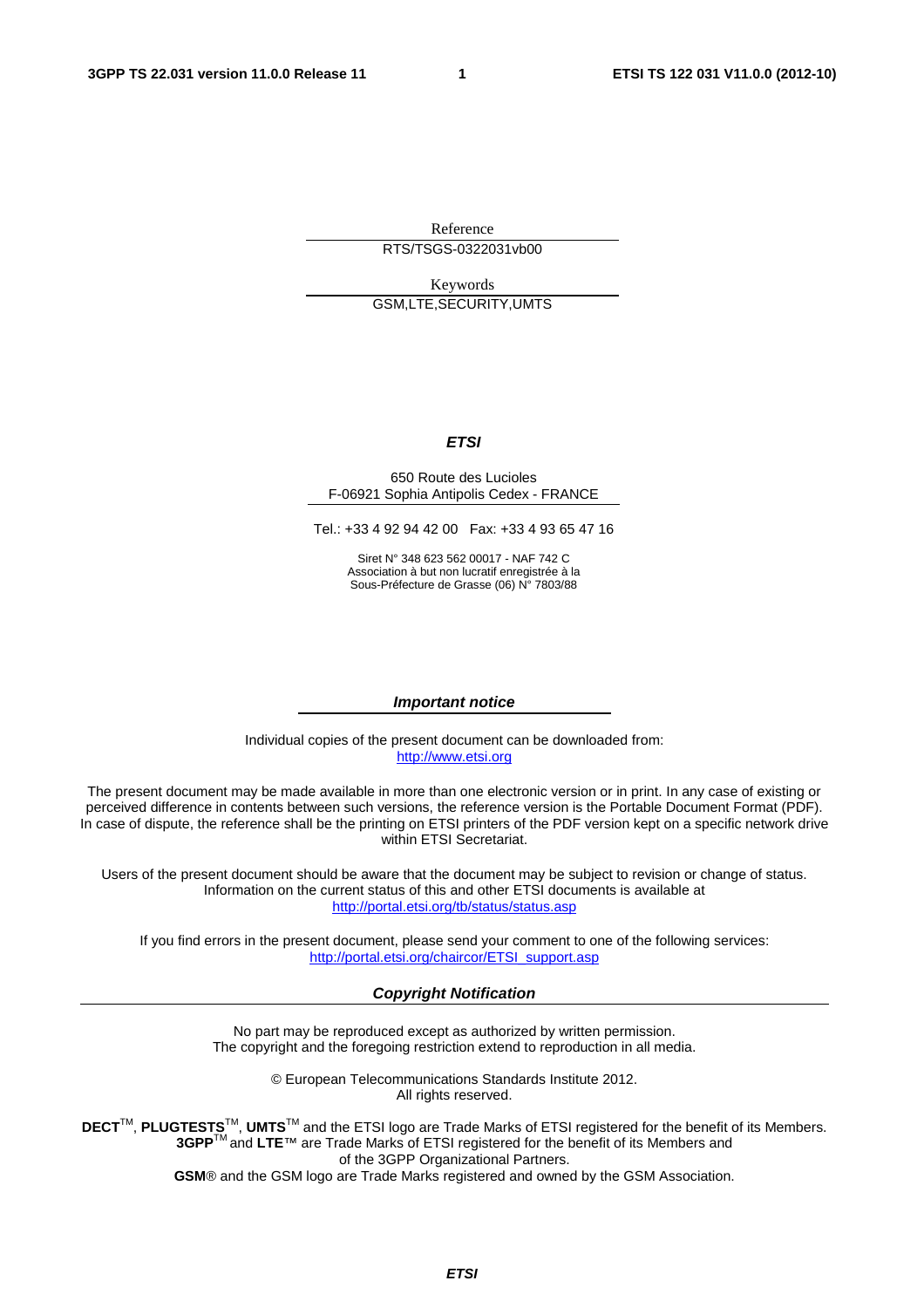### Intellectual Property Rights

IPRs essential or potentially essential to the present document may have been declared to ETSI. The information pertaining to these essential IPRs, if any, is publicly available for **ETSI members and non-members**, and can be found in ETSI SR 000 314: *"Intellectual Property Rights (IPRs); Essential, or potentially Essential, IPRs notified to ETSI in respect of ETSI standards"*, which is available from the ETSI Secretariat. Latest updates are available on the ETSI Web server [\(http://ipr.etsi.org](http://webapp.etsi.org/IPR/home.asp)).

Pursuant to the ETSI IPR Policy, no investigation, including IPR searches, has been carried out by ETSI. No guarantee can be given as to the existence of other IPRs not referenced in ETSI SR 000 314 (or the updates on the ETSI Web server) which are, or may be, or may become, essential to the present document.

### Foreword

This Technical Specification (TS) has been produced by ETSI 3rd Generation Partnership Project (3GPP).

The present document may refer to technical specifications or reports using their 3GPP identities, UMTS identities or GSM identities. These should be interpreted as being references to the corresponding ETSI deliverables.

The cross reference between GSM, UMTS, 3GPP and ETSI identities can be found under [http://webapp.etsi.org/key/queryform.asp.](http://webapp.etsi.org/key/queryform.asp)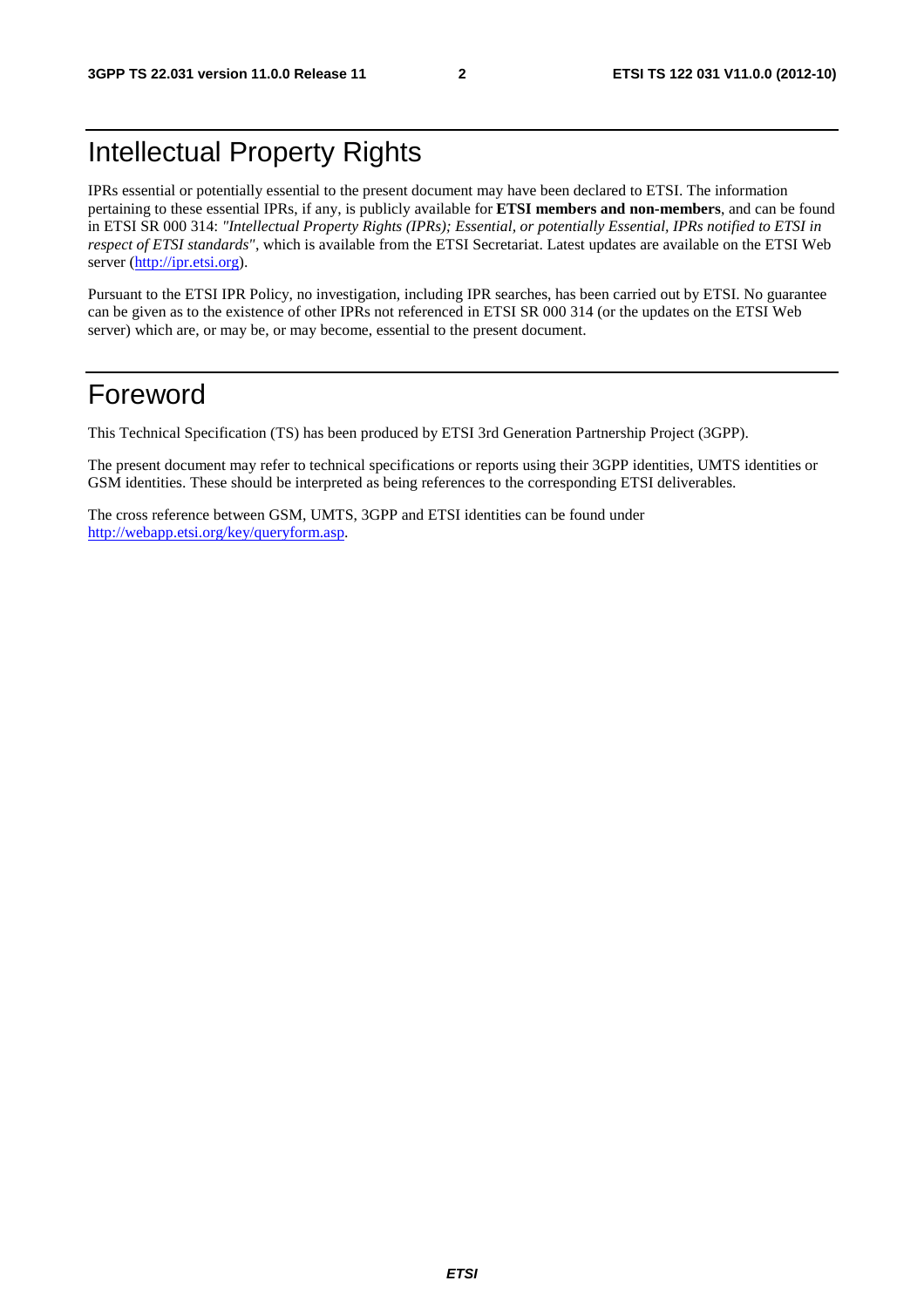$\mathbf{3}$ 

## Contents

| 1                                   |                               |                                                     |  |  |  |  |
|-------------------------------------|-------------------------------|-----------------------------------------------------|--|--|--|--|
| 2                                   |                               |                                                     |  |  |  |  |
| 3<br>3.1<br>3.2                     |                               |                                                     |  |  |  |  |
| $\overline{4}$<br>4.1<br>4.2<br>4.3 |                               |                                                     |  |  |  |  |
| 5<br>5.1<br>5.2<br>5.3<br>5.4       |                               |                                                     |  |  |  |  |
| 6                                   |                               |                                                     |  |  |  |  |
| 7                                   |                               |                                                     |  |  |  |  |
| 8                                   |                               |                                                     |  |  |  |  |
|                                     | <b>Annex A (normative):</b>   |                                                     |  |  |  |  |
|                                     | <b>Annex B</b> (normative):   | Message flow in FIGS monitoring, normal procedure11 |  |  |  |  |
|                                     | <b>Annex C</b> (informative): |                                                     |  |  |  |  |
|                                     |                               |                                                     |  |  |  |  |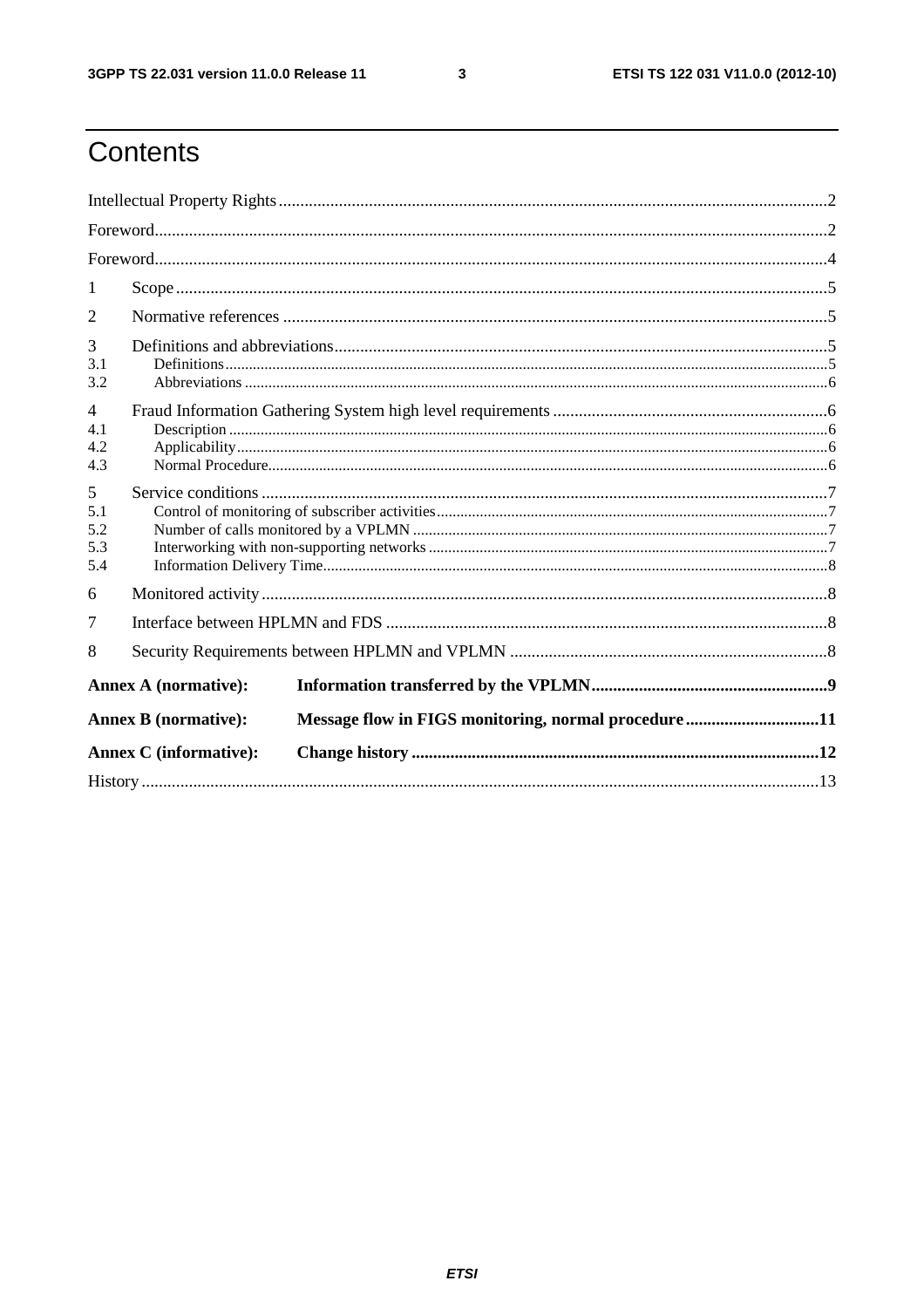### Foreword

This Technical Specification has been produced by the 3<sup>rd</sup> Generation Partnership Project (3GPP).

The contents of the present document are subject to continuing work within the TSG and may change following formal TSG approval. Should the TSG modify the contents of the present document, it will be re-released by the TSG with an identifying change of release date and an increase in version number as follows:

Version x.y.z

where:

- x the first digit:
	- 1 presented to TSG for information;
	- 2 presented to TSG for approval;
	- 3 or greater indicates TSG approved document under change control.
- y the second digit is incremented for all changes of substance, i.e. technical enhancements, corrections, updates, etc.
- z the third digit is incremented when editorial only changes have been incorporated in the document.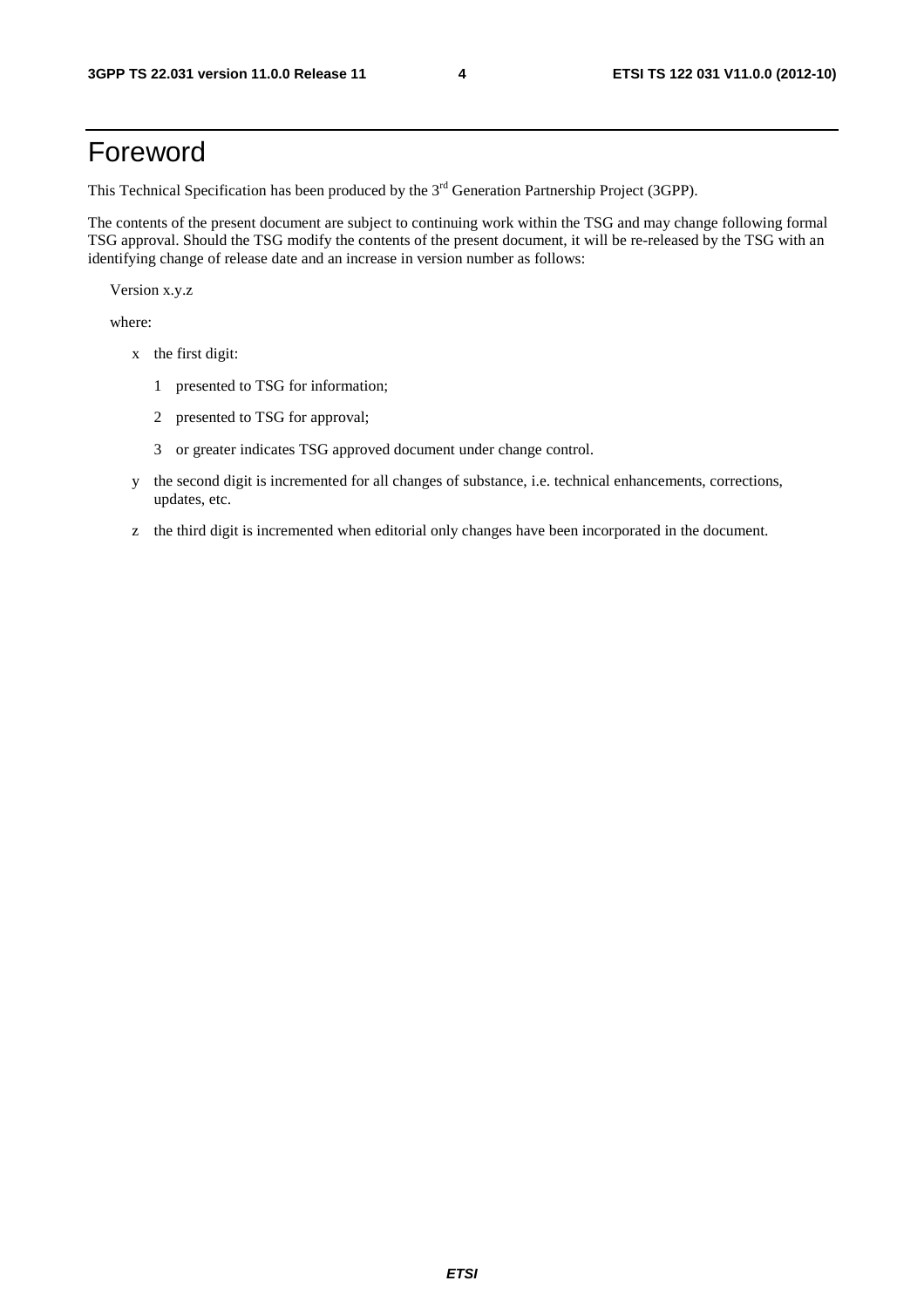### 1 Scope

This Technical Specification specifies the stage 1 description of the Fraud Information Gathering System (FIGS) feature which provides the means for the HPLMN to monitor the activities of its subscribers in a VPLMN.

The purpose of this network feature is to enable the HPLMN to monitor the activities of its subscribers while they are roaming. The VPLMN collects information about a defined set of activities on monitored subscribers and sends this information back to the HPLMN. This enables the HPLMN to clear certain types of calls and so stop fraudulent use of the GSM system.

This specification enables service providers/ network operators to use FIGS, and service limitation controls such as Operator Determined Barring (ODB) and Immediate Service Termination (IST), to limit their financial exposure to subscribers producing large unpaid bills.

HPLMNs may also choose to monitor the activities of its subscribers within the HPLMN.

### 2 Normative references

The following documents contain provisions which, through reference in this text, constitute provisions of the present document.

- References are either specific (identified by date of publication, edition number, version number, etc.) or non-specific.
- For a specific reference, subsequent revisions do not apply.
- For a non-specific reference, the latest version applies. In the case of a reference to a 3GPP document (including a GSM document), a non-specific reference implicitly refers to the latest version of that document *in the same Release as the present document*.
- [1] GSM 01.04: "Digital cellular telecommunications system (Phase 2+); Abbreviations and acronyms".
- [2] 3GPP TS 42.033: "Digital cellular telecommunications system (Phase 2+); Lawful Interception stage 1".

### 3 Definitions and abbreviations

#### 3.1 Definitions

For the purposes of this specification the following definitions apply:

**A subscriber:** The calling mobile subscriber.

**B subscriber:** The mobile subscriber originally called by the A subscriber.

**C subscriber:** The subscriber to whom the B subscriber has requested that calls be forwarded. The C subscriber may be fixed or mobile.

**call**: both connection-oriented and connectionless services/events.

**call information**: information about a call.

**call reference**: a reference number for a call that shall remain constant throughout the duration of that call and that shall be unique to that call and the switch on which the call was made for a period of at least one week.

**home network:** The home PLMN including non-GSM elements such as the Fraud Detection System (FDS), customer service systems and billing.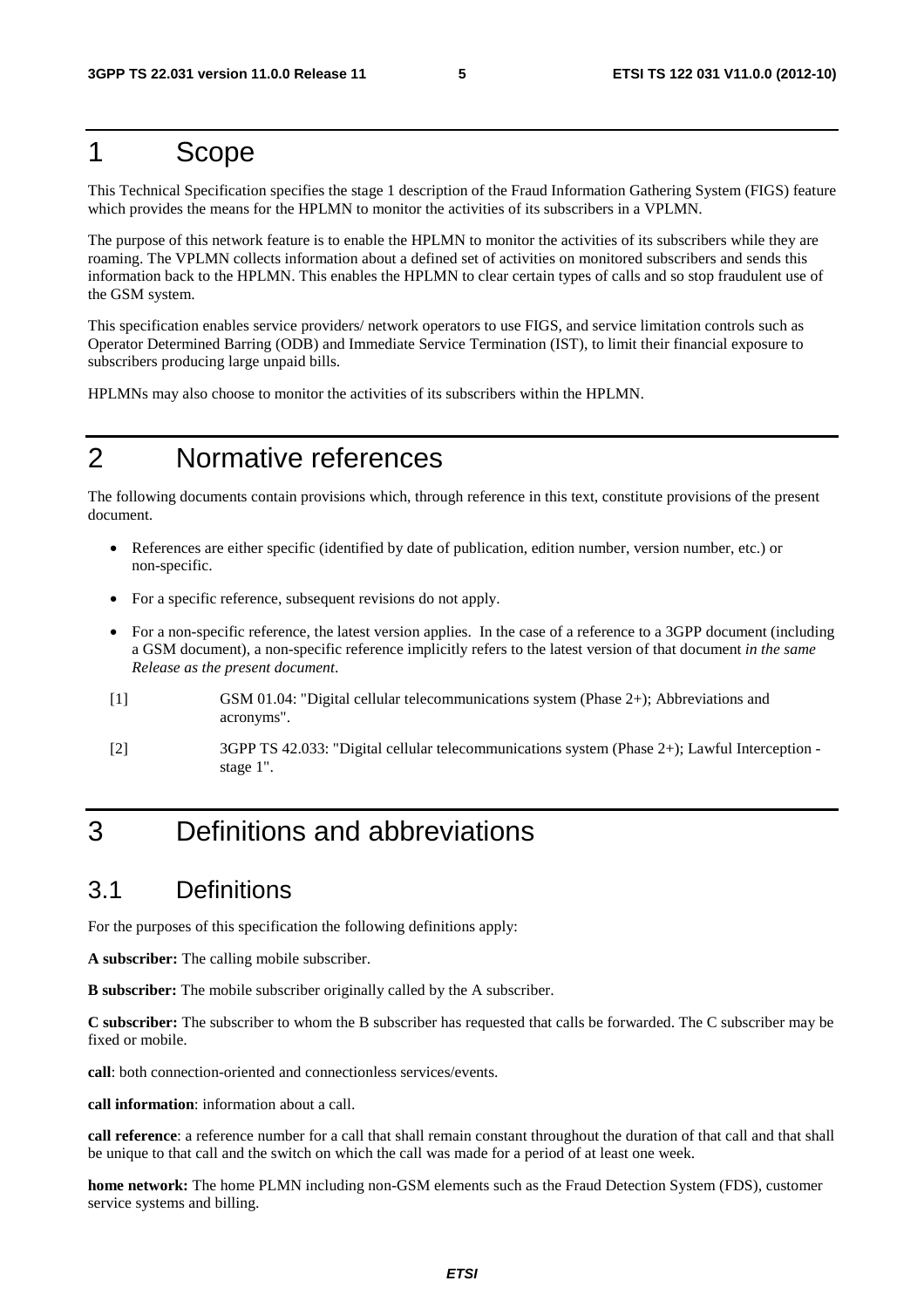**monitored activities**: subscriber activities that shall be reported to the HPLMN. These can be call related events (e.g. call-set-up, call termination) or the invocation of call related and call independent supplementary services (e.g. Call Hold, Call Waiting, Call Transfer, Call Forwarding, Unstructured Supplementary Service Data).

#### 3.2 Abbreviations

Abbreviations used in this specification are also listed in GSM 01.04.

For the purposes of this specification the following abbreviations apply:

| <b>FIGS</b> | Fraud Information Gathering System   |
|-------------|--------------------------------------|
| <b>FDS</b>  | <b>Fraud Detection System</b>        |
| <b>IST</b>  | <b>Immediate Service Termination</b> |
| МO          | Mobile Originated                    |
| <b>MT</b>   | Mobile Terminated                    |
| CGI         | Cell Global Identifier               |

## 4 Fraud Information Gathering System high level requirements

#### 4.1 Description

It shall be possible for the HPLMN to request the VPLMN to supply certain information about a subscriber from the time the subscriber registers in that VPLMN to the time the last of the monitored activities is finished in that VPLMN, which can be after the subscriber"s de-registration from the VPLMN. The information received by the HPLMN shall be passed to the relevant network or service providers and used to instruct the VPLMN to act in an appropriate way.

Fraud information gathering is controlled by the HPLMN and can be activated and deactivated by the HPLMN only.

The information is received in the HPLMN and is forwarded to fraud detection and control systems. Such systems are out of the scope of this standard.

The subscriber is specified by the IMSI or MSISDN.

#### 4.2 Applicability

This network feature applies to all subscribed Bearer Services and Teleservices and supplementary services of the subscriber. It is not possible to apply FIGS independently to individual Services.

The HPLMN shall be able to specify whether it would like call information on MO calls, MT calls, or both.

#### 4.3 Normal Procedure

The HPLMN shall be able to request a VPLMN to monitor a subscriber.

See Annex A for the definition of the information to be sent for each call event.

If the VPLMN cannot monitor the subscriber, it shall indicate this as a response to the FIGS request.

The FDS will process this information and may then limit the activities of the subscriber using ODB or terminate the subscriber activities using IST, or may allow the subscriber to proceed.

When the home network no longer wishes the subscriber to be monitored by the VPLMN it requests the VPLMN to stop monitoring the activities of the subscriber.

Figure B.1 shows the sequence of FIGS messages passed during a normal case.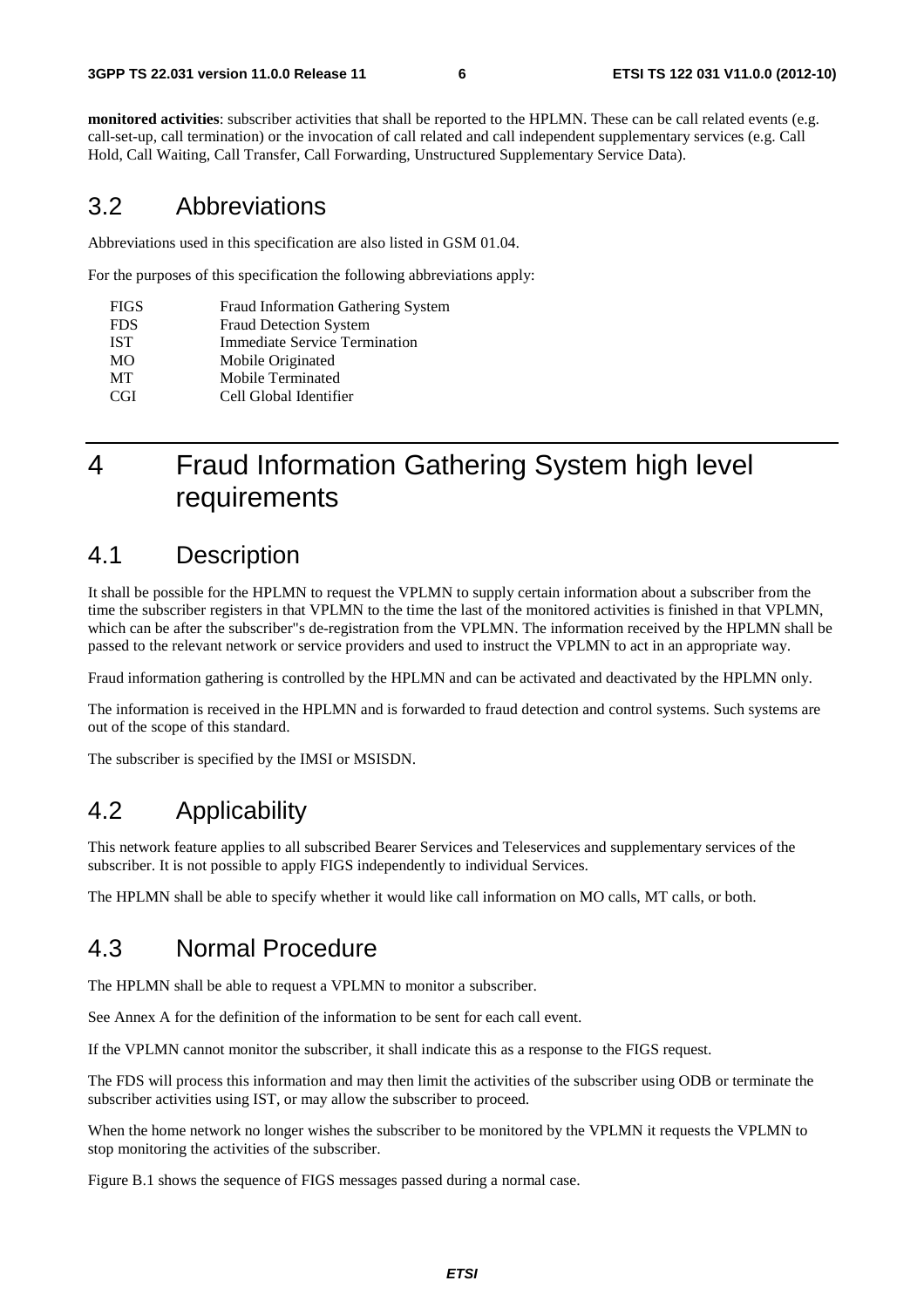### 5 Service conditions

#### 5.1 Control of monitoring of subscriber activities

The HPLMN can request a VPLMN to begin monitoring the activities of a subscriber when the subscriber has registers on that VPLMN or at any time after registration. If the VPLMN is able to monitor a subscriber as requested it shall send a confirmation of monitoring message to the HPLMN.

The HPLMN does not need to know the status of the target subscriber before initiation or subsequent termination of fraud information gathering.

Fraud information cannot be switched on or off by the subscriber or other (unauthorised) party.

Subscribers upon which fraud information gathering has been set shall not be able by interrogating the network to determine that they are subject to fraud information gathering.

Subscribers upon which fraud information gathering has been set shall not be able, for example by significant changes to normal call set up times, speech quality or general transmission characteristics, to determine that they are subject to fraud information gathering.

If the VPLMN receives a request to monitor the activities of a subscriber and an activity to be monitored is already ongoing it is not necessary for the VPLMN to send information on this particular activity to the HPLMN.

If the VPLMN receives a request to cease monitoring the activities of a subscriber and an activity is already ongoing and being monitored, the VPLMN shall immediately cease sending information on this activity to the HPLMN.

#### 5.2 Number of calls monitored by a VPLMN

If the VPLMN has to monitor the activities of a large number of subscribers for FIGS this may degrade the performance of the VPLMN. Each VPLMN (in reality, each network entity involved in FIGS monitoring) will therefore have a maximum number of subscribers that it can monitor.

If the number of monitored subscribers has reached this upper limit the VPLMN shall reject requests for monitoring of subscribers from HPLMNs until the number of monitored subscribers decreases below the limit.

Each VPLMN may have a limit per HPLMN on the number of subscribers from that HPLMN that it will monitor. When an HPLMN has requested a VPLMN to monitor a number of subscribers equal to the limit for that HPLMN, the VPLMN can refuse any subsequent requests for FIGS monitoring from that PLMN, until the number of monitored subscribers drops below the limit. The principles behind the setting of these limits are outside the scope of this specification.

In order to minimise the number of subscribers that a VPLMN has to monitor, the HPLMN should ideally limit itself to requesting information about subscriber's monitored activities in:

- the current VPLMN:
- the last previously served VPLMN.

#### 5.3 Interworking with non-supporting networks

If the HPLMN does not receive a positive acknowledgement to the request for FIGS monitoring sent to a VPLMN, it shall assume that the VPLMN does not support FIGS. The HPLMN may then act as appropriate (e.g. put appropriate ODB categories in place).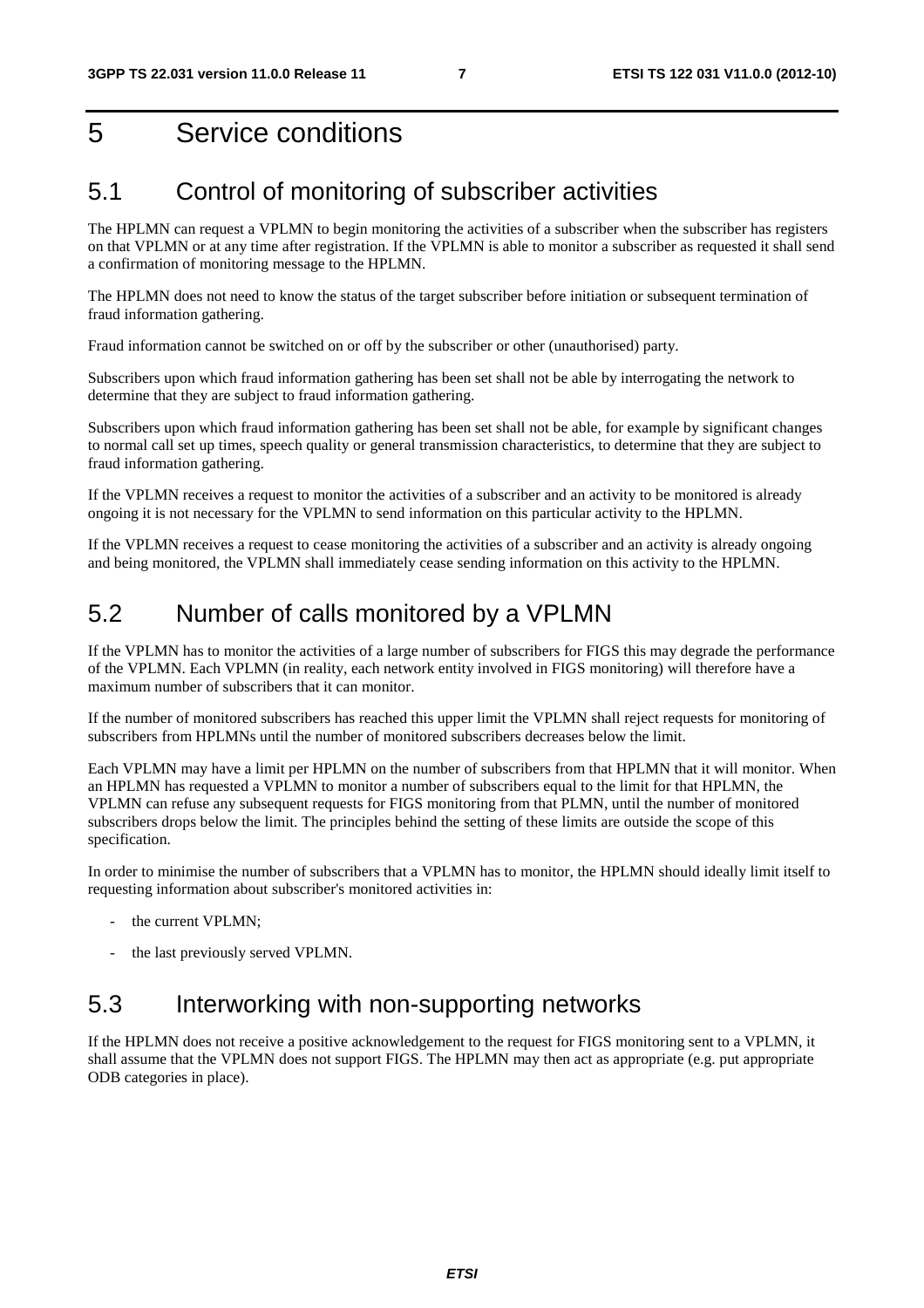#### 5.4 Information Delivery Time

The need for up to date information is a critical part of any fraud information system. The sooner data is transferred to the HPLMN, the sooner fraud can be stopped. Therefore the prescribed information shall be transferred from the VPLMN network to the HPLMN within two minutes of the occurrence of a FIGS-monitored event, if real time implementations of FIGS are used.

The information should be transferred from the VPLMN to the HPLMN over appropriate communication links.

### 6 Monitored activity

The authorised party can request the VPLMN to monitor both call activity and supplementary services.

The monitoring of call activity shall take the form of transmission of call information from the VPLMN to the HPLMN, at the start and end of all calls. For long calls, the VPLMN shall also send partial call information a certain time (e.g. 15 minutes) after the call has begun.

Call information shall be sent to the HPLMN by the VPLMN on the invocation of all supplementary services, e.g.:

- call deflection;
- call forwarding;
- call hold;
- Multi Party (MPTYY);
- Explicit Call Transfer (ECT).

The HPLMN can decide to prevent future invocation of the same or all supplementary services using ODB. The decision mechanism is out of the scope of this specification.

### 7 Interface between HPLMN and FDS

Information gathered by the HPLMN may be transferred to Non-GSM systems, e.g. an FDS. These systems will decide if the monitored activity is fraudulent and will advise the home network to take appropriate action, e.g. send an IST command to the VPLMN, change the subscriber"s ODB categories.

The contents of call information messages to be transferred on this interface shall be specified but not the transfer mechanism. This is in line with the approach used for the X-interface as specified in 3GPP TS 42.033. The message formats are defined in annex A.

The system needs the ability to handle the volume of information returned to the home network.

### 8 Security Requirements between HPLMN and VPLMN

It is expected that there will be a need for authentication, data integrity and confidentiality of the communication made between PLMNs.

These issues are for study under other work items within the SMG 10 work programme.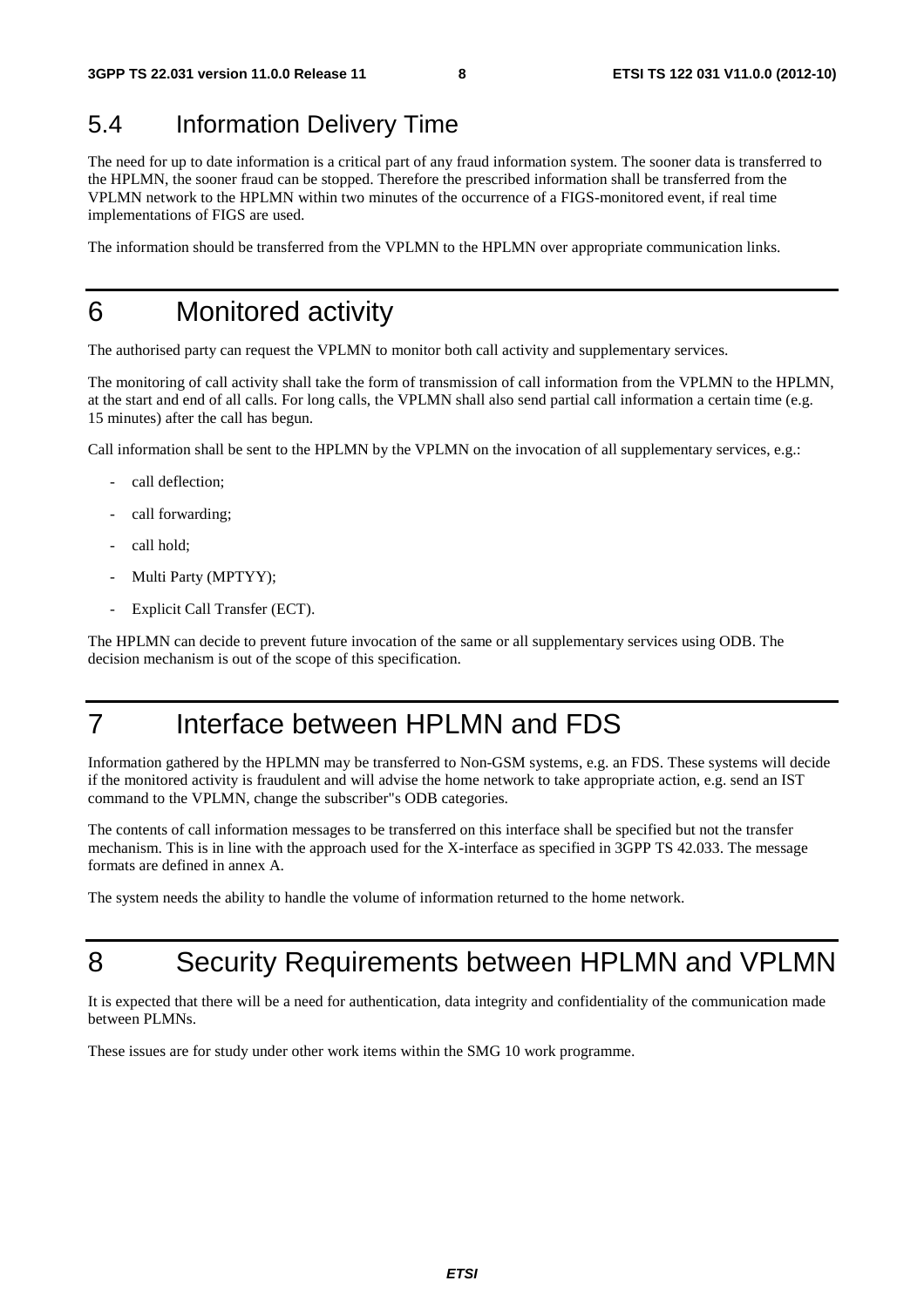### Annex A (normative): Information transferred by the VPLMN

The reports generated by the VPLMN shall take the form of "call information' records for each monitored subscriber. The content of the call information will depend on the type of event (call start, end etc.). To simplify matters, there will be one format for both MO and MT calls with an MO/MT indicator within the call information to distinguish between the two.

A partial call information will be sent to the HPLMN when there is an mid-call invocation of a supplementary service and when a call in progress has exceeded a defined duration.

Justification is given for the content of the call information message.

| <b>Information</b>           |
|------------------------------|
| Dialled digits               |
| A subscriber                 |
| <b>B</b> subscriber          |
| C subscriber                 |
| CGI                          |
| IMSI                         |
| IMEI                         |
| <b>Call Start Time/Date</b>  |
| Call Duration                |
| Call Reference               |
| <b>MO/MT</b> indicator       |
| Visited MSC address          |
| Type of SS event             |
| <b>Type of Basic Service</b> |

#### **Table A.1: Call information content**

The **Dialled digits** are required as these are an important indicator in deciding if a call is fraudulent or not - certain call destinations are more likely to be called fraudulently than others.

**A subscriber** can be used to identify the subscriber

**B, C subscriber** are relevant as some call destinations are more subject to fraud than others.

Cell Global Identifier (**CGI**) is relevant as some cells in a PLMN are more subject to fraud than others.

The **IMSI** is used to reference the subscriber.

The **IMEI** can be used to check if a stolen handset has been used.

The **Call Start Time/Date** is required so that the call duration can be calculated (if the call end time and not call duration is given at call conclusion) and because the call start time can also an important indicator of fraudulency.

The **Call Duration** gives the duration of the call at the sending of the partial call information - call duration can be an important indicator of fraudulency. If call end is sent instead, the duration can be calculated using the call start and end times.

The **Call Reference** is used to reference a particular call.

The **MO/MT indicator** is required because call charging is different for MO and MT calls.

The **Visited MSC address** gives the PLMN on which the call was made.

The **Type of SS event** record is sent if the 'call' start is actually the invocation of a supplementary service, e.g. ECT. The Type of SS event is required as this can help to indicate if the mobile is being fraudulently used or not.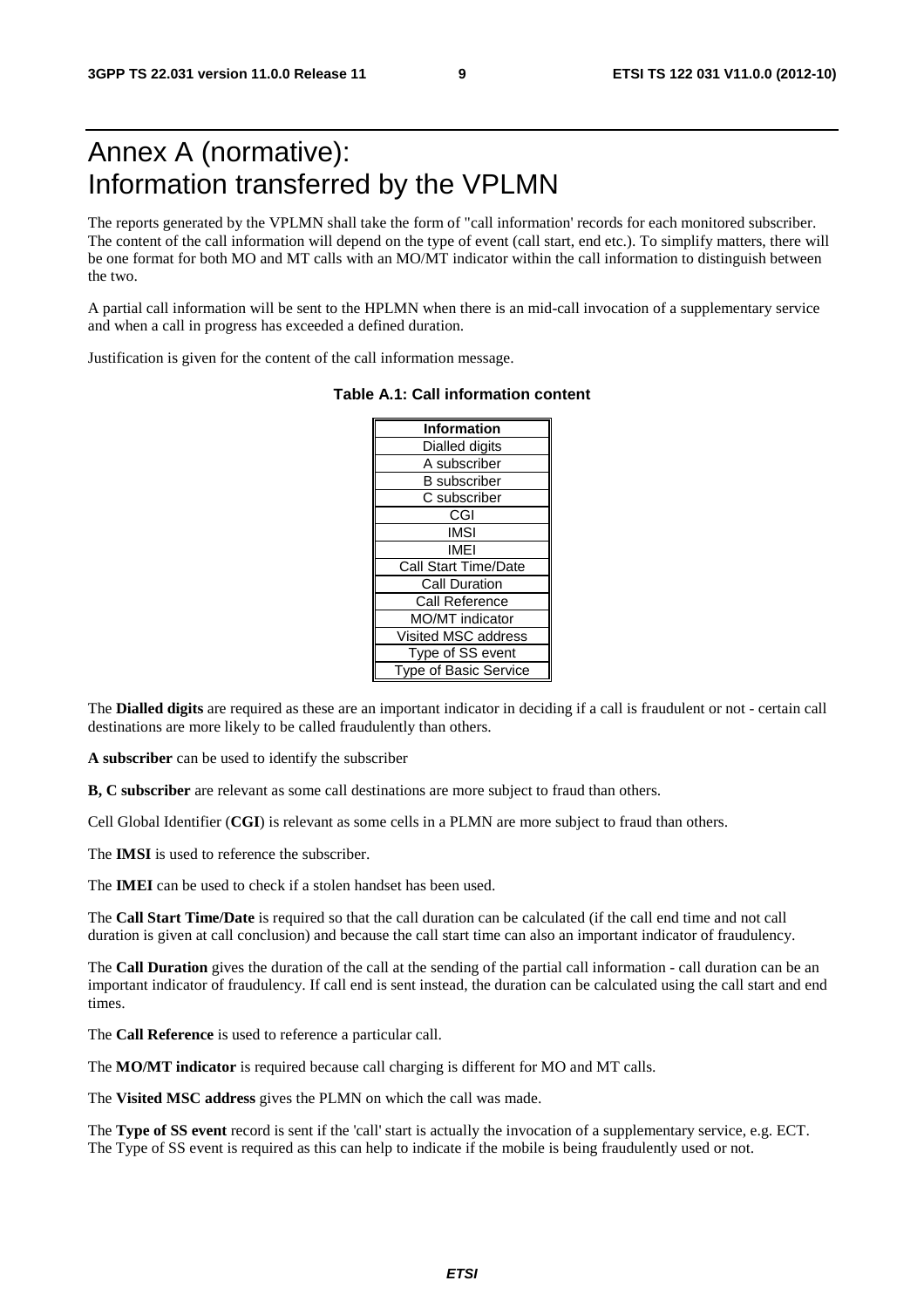The **Type of Basic Service** indicates whether a teleservice or bearer service is being used and which sort of teleservice or bearer service is being used and is sent if the event is a call and not a supplementary service. The Type of Basic Service is required as this can help to indicate if the mobile station is being fraudulently used or not.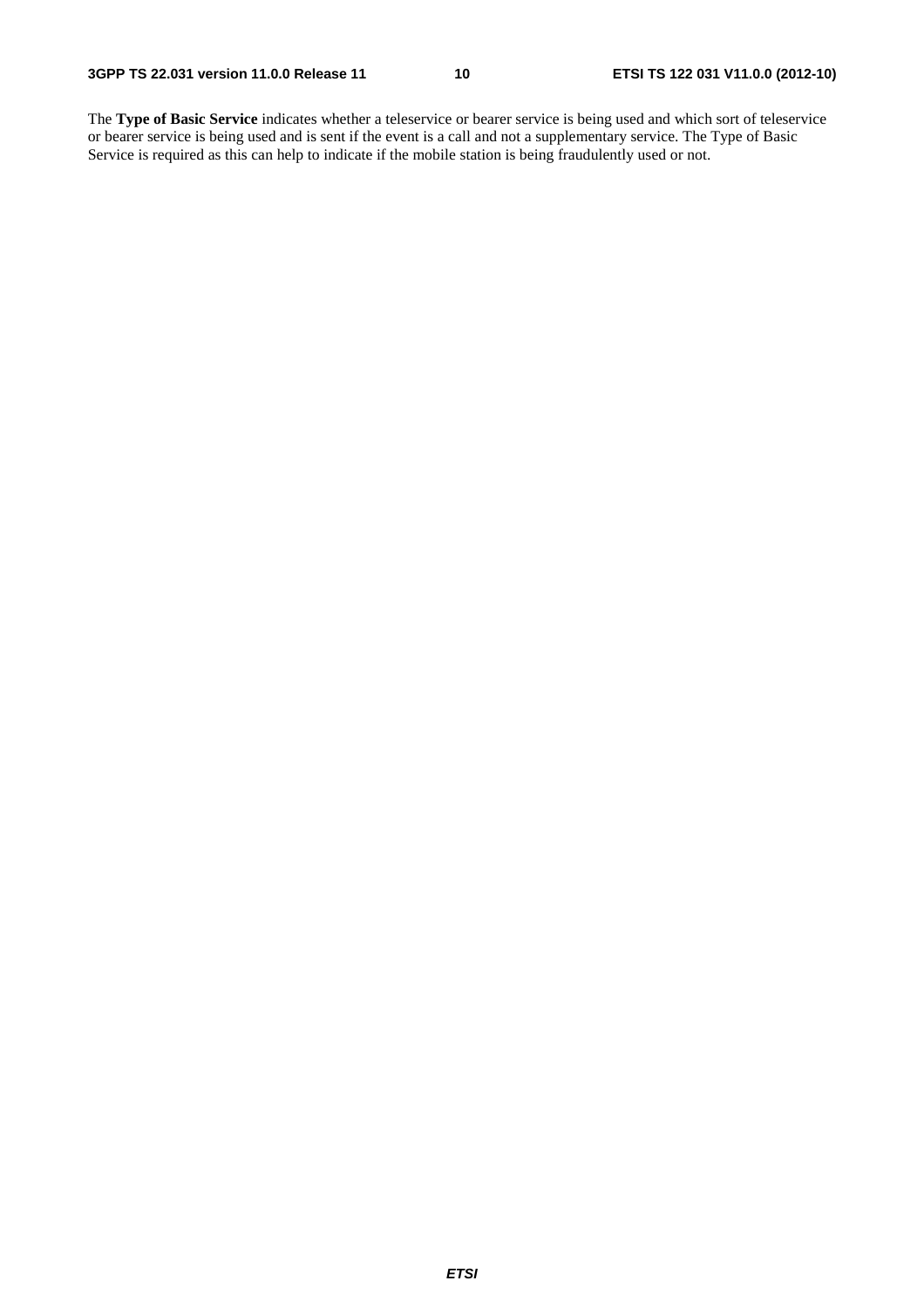## Annex B (normative): Message flow in FIGS monitoring, normal procedure



**Figure B.1: Message flow in FIGS monitoring, normal procedure**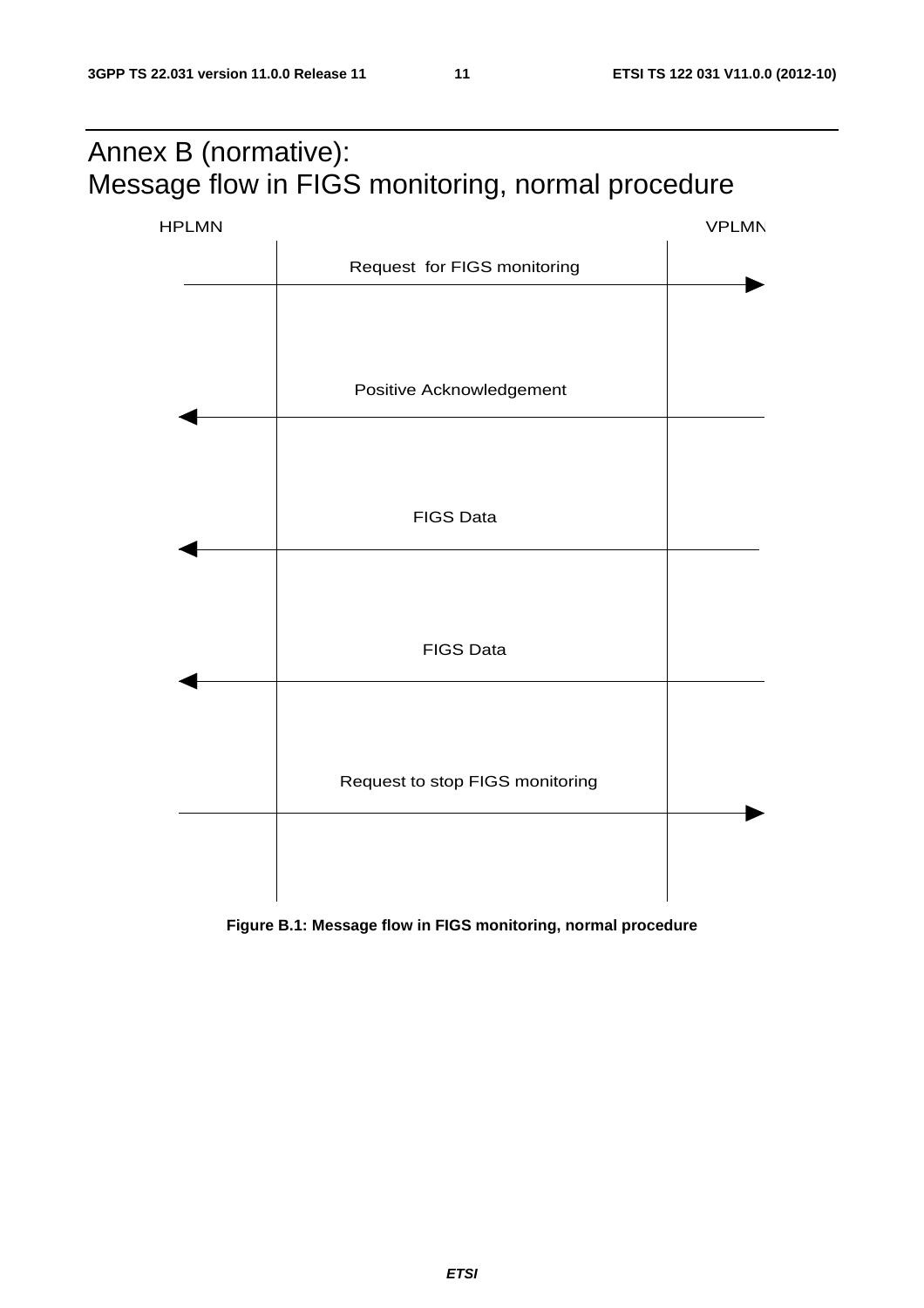## Annex C (informative): Change history

| <b>Change history GSM 02.31</b> |               |                    |      |            |                                                                                                                                          |                  |                  |
|---------------------------------|---------------|--------------------|------|------------|------------------------------------------------------------------------------------------------------------------------------------------|------------------|------------------|
| <b>Date</b>                     | TSG#          | <b>TSG Doc. CR</b> |      | Rev        | Subject/Comment                                                                                                                          | Old              | <b>New</b>       |
|                                 |               |                    |      |            | No Phase 1 version                                                                                                                       |                  |                  |
| 06-1997                         | <b>SMG#22</b> |                    |      |            | To SMG#22 for information                                                                                                                |                  | 1.0.0            |
| 10-1997                         | <b>SMG#23</b> |                    |      |            | To SMG#23 for approval                                                                                                                   |                  | 2.0.0            |
| 10-1997                         | <b>SMG#23</b> |                    |      |            | TS approved by SMG#23                                                                                                                    | 2.0.0            | 5.0.0            |
| 03-1998                         | <b>SMG#25</b> |                    |      |            | The specification was converted to version 7.0.0 because the<br>work item is related to Release 98; version 5.0.0 withdrawn.<br>(SMG#25) | 5.0.0            | 7.0.0            |
| 06-1998                         | <b>SMG#26</b> |                    | A001 | 1          | CR 02.31-A001r1 (correction) approved by SMG#26                                                                                          | 7.0.0            | 7.1.0            |
| 08-1999                         |               |                    |      |            | Publication version                                                                                                                      | 7.1.0            | 7.1.1            |
| 04-2000                         |               |                    |      |            | Release 1999 publication version                                                                                                         | 7.1.1            | 8.0.0            |
| 06-2001                         |               |                    |      |            | <b>ETSI Publication</b>                                                                                                                  | 8.0.0            | 8.0.1            |
|                                 |               |                    |      |            | Change history 3GPP TS 42.031                                                                                                            |                  |                  |
| <b>Date</b>                     | TSG#          | <b>TSG Doc. CR</b> |      | <b>Rev</b> | Subject/Comment                                                                                                                          | Old              | <b>New</b>       |
| 03-2001                         | SA#11         |                    |      |            | Upgrade to Release 4 (3GPP numbering)                                                                                                    | 02.31<br>V8.0.0  | 42.031<br>V4.0.0 |
| 06-2002                         | SA#16         |                    |      |            | Upgrade to Release 5                                                                                                                     | 4.0.0            | 5.0.0            |
|                                 |               |                    |      |            | Change history 3GPP TS 22.031                                                                                                            |                  |                  |
| Date                            | TSG#          | <b>TSG Doc. CR</b> |      | Rev        | Subject/Comment                                                                                                                          | <b>Old</b>       | <b>New</b>       |
| 12-2002                         | SA#18         |                    |      |            | Agreed to convert to 3GPP/GSM joint numbering scheme.<br>42.031 WITHDRAWN.<br>Technically equivalent to 42.031 version 5.0.0             | 42.031<br>v5.0.0 | 22.031<br>v5.0.0 |
| 12-2004                         | SA#26         |                    |      |            | <b>Upgrade to Release 6</b>                                                                                                              | 5.0.0            | 6.0.0            |
| 06-2007                         | SA#36         |                    |      |            | <b>Upgrade to Release 7</b>                                                                                                              | 6.0.0            | 7.0.0            |
| 12-2008                         | SA#42         |                    |      |            | <b>Upgrade to Release 8</b>                                                                                                              | 7.0.0            | 8.0.0            |
| 12-2009                         | SA#46         |                    |      |            | <b>Upgrade to Release 9</b>                                                                                                              | 8.0.0            | 9.0.0            |
| 2011-03                         |               |                    |      |            | Update to Rel-10 version (MCC)                                                                                                           | 9.0.0            | 10.0.0           |
| 2012-09                         |               |                    |      |            | Update to Rel-11 version (MCC)                                                                                                           | 10.0.0           | 11.0.0           |